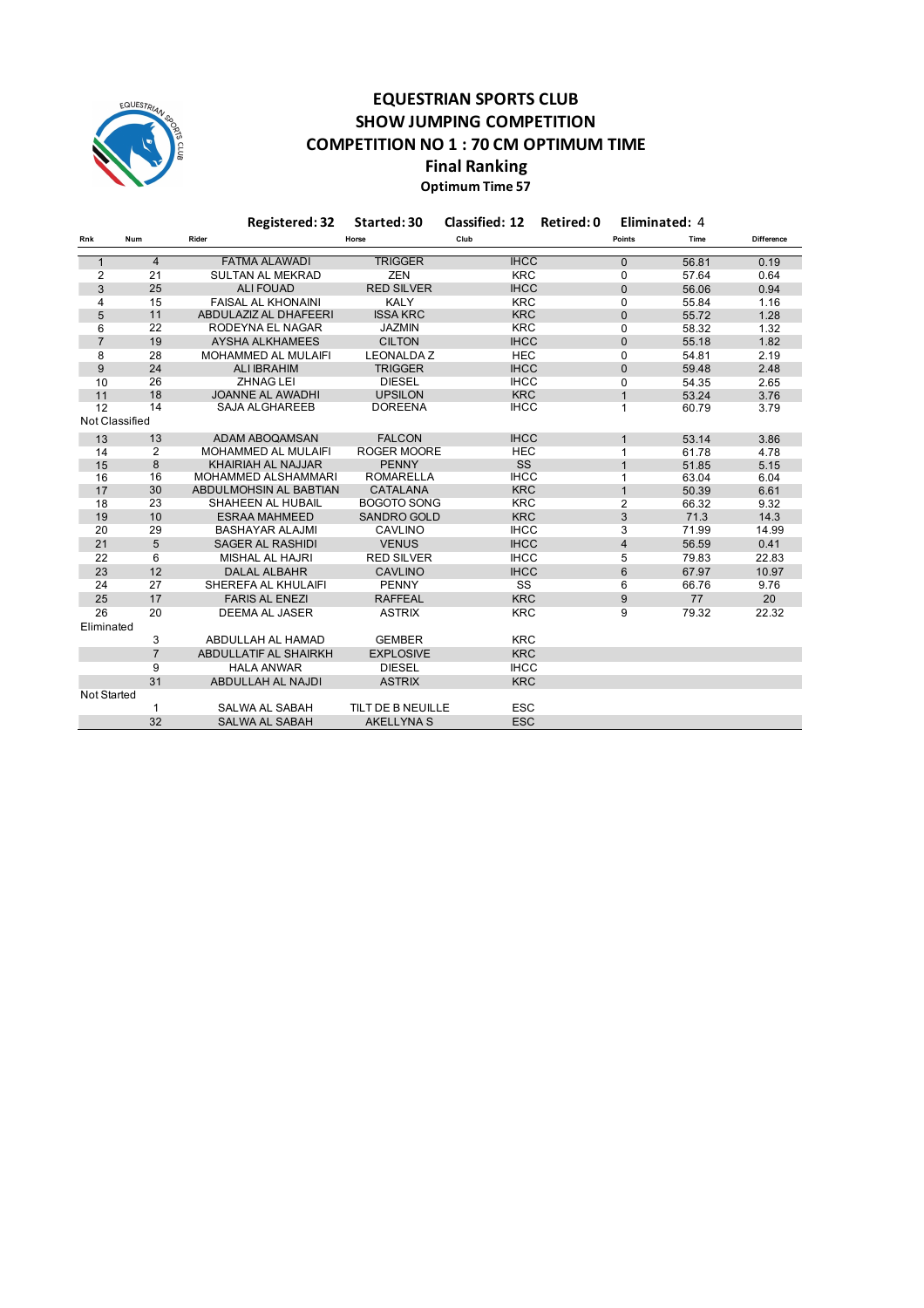

## **EQUESTRIAN SPORTS CLUB SHOW JUMPING COMPETITION COMPETITION NO 1 : 90 CM OPTIMUM TIME Final Ranking Optimum Time 57**

**Rnk Num Rider Horse Club Points Time Difference** 1 1 MUSAD ABDULJADER DUNDEE KRC 0 57.08 0.08 2 26 SUZY HOWES CAESAR SS 0 57.13 0.13 3 14 ABDULAZIZ AL MASHOUTI CICERO HEC 0 57.30 0.30 4 55 MONIRA AL YAQOUB A LA CARTE KRC 0 57.60 0.60 8 LUJAIN AL RAQAM 6 48 FATIMA AL MUDAHKA DURANIA KRC 0 56.26 0.74 7 9 KHALID AL HOUTI GOLDEN SS 0 56.21 0.79 8 27 TAWAD AL HARDAN GOLDEN SS 0 58.04 1.04 9 18 SHAHAD SAFER TORANA KRC 0 55.92 1.08 10 12 FUDHAH ZAMANI ROSE SS 0 55.60 1.40 11 37 MUSAD ABDULJADER BABINSKI KRC 0 55.35 1.65 12 43 AMER AL SHATTI HIMALAYA ESC 0 54.90 2.10 13 2 GHIZLAN AL KHALDI ALBERTO SS 0 54.41 2.59 14 19 MOHAMMAD AL MISHRI AGATE MEC 0 54.16 2.84 15 33 BAREEQ ALALI VENUS IHCC 0 54.12 2.88 16 27A SAUD AL KHARJI VAGAS KRC 1 53.63 3.37 17 59 FATIMA AL MULLA DUNDEE KRC 1 53.11 3.89 18 6 HAMAD AL YAHYA UPPERCUT MEC 1 61.20 4.20 19 7 ESRAA ABDULLAH SEVENTEEN MEC 1 52.76 4.24 20 54 AHMED ALBAGHLY COMBRA ME CLUB 1 51.48 5.52 21 42 ABDULREHMAN AL FADHLI A LA CARTE KRC 1 51.38 5.62 22 36 NAJAT ABDULLAH CITY LOMA IHCC 1 63.49 6.49 23 38 AISHA AL REFAE ROSE SS 2 49.21 7.79 24 52 AHMAD AL ASKAR TROY MEC 2 48.52 8.48 25 29 DARY AL MUTAIRI RATATOUILLE MEC 4 57.18 0.18 26 34 MOHAMED ALSHEMARI SANDY IHCC 4 54.62 2.38 27 58 MOHAMMAD EL NAGAR BABINSKI KRC 4 59.65 2.65 28 44 ABDULWAHAB AL SULTAN MARIO ESC 5 53.80 3.20 29 28 ABDULLAH AL NAGDI ZORAME KRC 5 52.63 4.37 30 23 DEHDAN AL MUTAIRI BOGOTA SONG KRC 5 61.44 4.44 31 3 GHAZI AL FULAIJ UPSILION KRC 5 52.18 4.82<br>32 49 FAISAL AL KHONAINI LEAR KIARLY KRC 6 49.67 7.33 32 49 FAISAL AL KHONAINI LEAR KIARLY KRC 6 49.67 33 11 HUSSAIN AL KHARAFI VIZIR KRC 6 65.82 8.82 34 31 MONIRA AL YAQOUB CHEREY KRC 6 66.82 9.82 35 35 LATIFA AL RESHAID ELECTRA SS 6 46.30 10.70 36 24 ABDULELAH AL TURKI LYANA MEC 7 69.42 12.42 37 50 MOHAMMAD AL AJEEL TAC KRC 8 58.82 1.82 38 30 MOHAMAD BUQAMMAZ ESPRIT SS 8 72.32 15.32 39 45 MOHAMMAD AL SAEED CYRANO MEC 10 80.63 23.63 40 10 OHOUD ABDULAZIZ PEPPER BOY SS 12 89.29 32.29 41 17 FARIS AL ENEZI GENTLY KRC 14 81.07 24.07 42 5 RASHED AL MUTAIRI TROY MEC 14 97.30 40.30 4 RAYAN AL AMEERI JOHANNA SS 13 NAJLA AL MAJED BENITO MEC 15 MOHAMMAD EL NAGAR CHEREY KRC 16 SALMAN AL SHAMLAN MAXIMUS KRA 20 DALAL AL SAFER JAZMIN KRC 21 FATIMA AL MULLA SANDRO GOLD KRC 22 WAJD AL QADEERI F-QAMPIONE KRC 25 ALI AL AJMI HARVALO MEC 32 LULUWA AL SABAH LEAR KIARLY KRC 51 FAISAL AL SHATTI ANTA SS<br>53 MISHAL AL MUTIRI CITY LOMA IHCC 53 MISHAL AL MUTIRI 56 GHAZI AL FULAIJ F-QAMPIONE KRC 57 MARIAM AL ALI DALI SS 46 DALAL AL OBAID SAMOUR HEC 39 BAREEQ MOUSTAFA BLACK MOLY IHCC 40 ABDULAZIZ AL DHAFEERI GEMBER KRC 41 LULWA AL HASOUN DALI SS 47 OHOUD ABDULAZIZ STUNNING STAR SS Not Classified Eliminated Retired Not Started **Registered: 60 Started: 56 Classified: 15 Retired: 1 Eliminated: 13**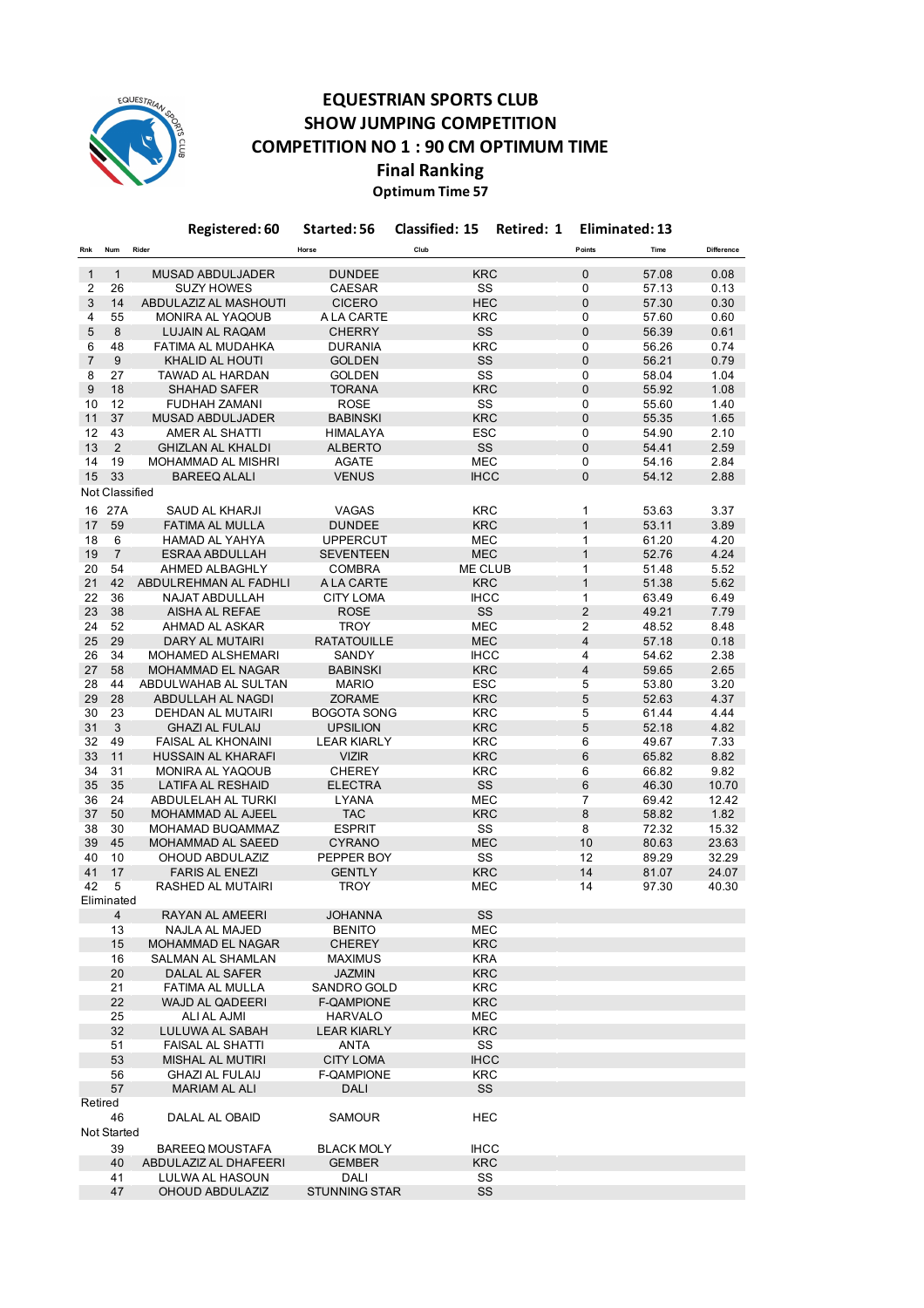

## **EQUESTRIAN SPORTS CLUB SHOW JUMPING COMPETITION COMPETITION NO 1 : 90 CM OPTIMUM TIME Final Ranking Optimum Time 57**

| Rnk | Num            | Rider                                  | Horse                | Club              | Points          | Time  | Difference |
|-----|----------------|----------------------------------------|----------------------|-------------------|-----------------|-------|------------|
| 1   | $\mathbf{1}$   | <b>MUSAD ABDULJADER</b>                | <b>DUNDEE</b>        | <b>KRC</b>        | $\mathbf{0}$    | 57.08 | 0.08       |
| 2   | 26             | <b>SUZY HOWES</b>                      | CAESAR               | SS                | $\mathbf 0$     | 57.13 | 0.13       |
| 3   | 14             | ABDULAZIZ AL MASHOUTI                  | <b>CICERO</b>        | <b>HEC</b>        | $\mathbf 0$     | 57.30 | 0.30       |
| 4   | 55             | MONIRA AL YAQOUB                       | A LA CARTE           | <b>KRC</b>        | $\mathbf 0$     | 57.60 | 0.60       |
| 5   | 8              | <b>LUJAIN AL RAQAM</b>                 | <b>CHERRY</b>        | <b>SS</b>         | $\mathbf 0$     | 56.39 | 0.61       |
| 6   | 48             | <b>FATIMA AL MUDAHKA</b>               | <b>DURANIA</b>       | <b>KRC</b>        | $\mathbf 0$     | 56.26 | 0.74       |
| 7   | 9              | KHALID AL HOUTI                        | <b>GOLDEN</b>        | SS                | $\overline{0}$  | 56.21 | 0.79       |
| 8   | 27             | TAWAD AL HARDAN                        | <b>GOLDEN</b>        | SS                | 0               | 58.04 | 1.04       |
| 9   | 18             | <b>SHAHAD SAFER</b>                    | <b>TORANA</b>        | <b>KRC</b>        | $\overline{0}$  | 55.92 | 1.08       |
| 10  | 12             | <b>FUDHAH ZAMANI</b>                   | <b>ROSE</b>          | SS                | $\mathbf 0$     | 55.60 | 1.40       |
| 11  | 37             | <b>MUSAD ABDULJADER</b>                | <b>BABINSKI</b>      | <b>KRC</b>        | $\mathbf{0}$    | 55.35 | 1.65       |
| 12  | 43             | AMER AL SHATTI                         | <b>HIMALAYA</b>      | <b>ESC</b>        | $\mathbf 0$     | 54.90 | 2.10       |
| 13  | 2              | <b>GHIZLAN AL KHALDI</b>               | <b>ALBERTO</b>       | SS                | $\mathbf 0$     | 54.41 | 2.59       |
| 14  | 19             | MOHAMMAD AL MISHRI                     | <b>AGATE</b>         | <b>MEC</b>        | 0               | 54.16 | 2.84       |
| 15  | 33             | <b>BAREEQ ALALI</b>                    | <b>VENUS</b>         | <b>IHCC</b>       | $\mathbf{0}$    | 54.12 | 2.88       |
|     |                |                                        |                      |                   |                 |       |            |
|     | Not Classified |                                        |                      |                   |                 |       |            |
| 16  | 27A            | SAUD AL KHARJI                         | <b>VAGAS</b>         | <b>KRC</b>        | 1               | 53.63 | 3.37       |
| 17  | 59             | FATIMA AL MULLA                        | <b>DUNDEE</b>        | <b>KRC</b>        | $\mathbf{1}$    | 53.11 | 3.89       |
| 18  | 6              | <b>HAMAD AL YAHYA</b>                  | <b>UPPERCUT</b>      | <b>MEC</b>        | $\mathbf{1}$    | 61.20 | 4.20       |
| 19  | $\overline{7}$ | <b>ESRAA ABDULLAH</b>                  | <b>SEVENTEEN</b>     | <b>MEC</b>        | $\mathbf{1}$    | 52.76 | 4.24       |
| 20  | 54             | AHMED ALBAGHLY                         | <b>COMBRA</b>        | ME CLUB           | 1               | 51.48 | 5.52       |
| 21  | 42             | ABDULREHMAN AL FADHLI                  | A LA CARTE           | <b>KRC</b>        | $\mathbf{1}$    | 51.38 | 5.62       |
| 22  | 36             | <b>NAJAT ABDULLAH</b>                  | <b>CITY LOMA</b>     | <b>IHCC</b>       | 1               | 63.49 | 6.49       |
| 23  | 38             | <b>AISHA AL REFAE</b>                  | <b>ROSE</b>          | SS                | $\overline{2}$  | 49.21 | 7.79       |
| 24  | 52             | AHMAD AL ASKAR                         | <b>TROY</b>          | <b>MEC</b>        | $\overline{2}$  | 48.52 | 8.48       |
| 25  | 29             | DARY AL MUTAIRI                        | <b>RATATOUILLE</b>   | <b>MEC</b>        | $\overline{4}$  | 57.18 | 0.18       |
| 26  | 34             | MOHAMED ALSHEMARI                      | SANDY                | <b>IHCC</b>       | 4               | 54.62 | 2.38       |
| 27  | 58             | <b>MOHAMMAD EL NAGAR</b>               | <b>BABINSKI</b>      | <b>KRC</b>        | $\overline{4}$  | 59.65 | 2.65       |
| 28  | 44             | ABDULWAHAB AL SULTAN                   | <b>MARIO</b>         | <b>ESC</b>        | 5               | 53.80 | 3.20       |
| 29  | 28             | ABDULLAH AL NAGDI                      | <b>ZORAME</b>        | <b>KRC</b>        | $5\phantom{.0}$ | 52.63 | 4.37       |
| 30  | 23             | DEHDAN AL MUTAIRI                      | <b>BOGOTA SONG</b>   | <b>KRC</b>        | 5               | 61.44 | 4.44       |
| 31  | 3              | <b>GHAZI AL FULAIJ</b>                 | <b>UPSILION</b>      | <b>KRC</b>        | 5               | 52.18 | 4.82       |
| 32  | 49             | <b>FAISAL AL KHONAINI</b>              | <b>LEAR KIARLY</b>   | <b>KRC</b>        | 6               | 49.67 | 7.33       |
| 33  | 11             | <b>HUSSAIN AL KHARAFI</b>              | <b>VIZIR</b>         | <b>KRC</b>        | $6\phantom{1}$  | 65.82 | 8.82       |
| 34  | 31             | MONIRA AL YAQOUB                       | <b>CHEREY</b>        | <b>KRC</b>        | 6               | 66.82 | 9.82       |
| 35  | 35             | <b>LATIFA AL RESHAID</b>               | <b>ELECTRA</b>       | SS                | $6\phantom{1}6$ | 46.30 | 10.70      |
| 36  | 24             | ABDULELAH AL TURKI                     | LYANA                | <b>MEC</b>        | 7               | 69.42 | 12.42      |
| 37  | 50             | MOHAMMAD AL AJEEL                      | <b>TAC</b>           | <b>KRC</b>        | $\,8\,$         | 58.82 | 1.82       |
| 38  | 30             | MOHAMAD BUQAMMAZ                       | <b>ESPRIT</b>        | SS                | 8               | 72.32 | 15.32      |
| 39  | 45             | MOHAMMAD AL SAEED                      | <b>CYRANO</b>        | <b>MEC</b>        | 10              | 80.63 | 23.63      |
| 40  | 10             | OHOUD ABDULAZIZ                        | PEPPER BOY           | SS                | 12              | 89.29 | 32.29      |
| 41  | 17             | <b>FARIS AL ENEZI</b>                  | <b>GENTLY</b>        | <b>KRC</b>        | 14              | 81.07 | 24.07      |
| 42  | 5              | RASHED AL MUTAIRI                      | <b>TROY</b>          | <b>MEC</b>        | 14              | 97.30 | 40.30      |
|     | Eliminated     |                                        |                      |                   |                 |       |            |
|     | $\overline{4}$ | RAYAN AL AMEERI                        | <b>JOHANNA</b>       | SS                |                 |       |            |
|     | 13             | <b>NAJLA AL MAJED</b>                  | <b>BENITO</b>        | <b>MEC</b>        |                 |       |            |
|     |                |                                        |                      |                   |                 |       |            |
|     | 15<br>16       | MOHAMMAD EL NAGAR<br>SALMAN AL SHAMLAN | CHEREY               | KRC<br><b>KRA</b> |                 |       |            |
|     |                |                                        | <b>MAXIMUS</b>       |                   |                 |       |            |
|     | 20             | DALAL AL SAFER                         | <b>JAZMIN</b>        | <b>KRC</b>        |                 |       |            |
|     | 21             | FATIMA AL MULLA                        | SANDRO GOLD          | <b>KRC</b>        |                 |       |            |
|     | 22             | WAJD AL QADEERI                        | F-QAMPIONE           | <b>KRC</b>        |                 |       |            |
|     | 25             | ALI AL AJMI                            | HARVALO              | <b>MEC</b>        |                 |       |            |
|     | 32             | LULUWA AL SABAH                        | <b>LEAR KIARLY</b>   | <b>KRC</b>        |                 |       |            |
|     | 51             | <b>FAISAL AL SHATTI</b>                | ANTA                 | SS                |                 |       |            |
|     | 53             | <b>MISHAL AL MUTIRI</b>                | <b>CITY LOMA</b>     | <b>IHCC</b>       |                 |       |            |
|     | 56             | <b>GHAZI AL FULAIJ</b>                 | F-QAMPIONE           | <b>KRC</b>        |                 |       |            |
|     | 57             | <b>MARIAM AL ALI</b>                   | DALI                 | SS                |                 |       |            |
|     | Retired        |                                        |                      |                   |                 |       |            |
|     | 46             | DALAL AL OBAID                         | <b>SAMOUR</b>        | HEC               |                 |       |            |
|     | Not Started    |                                        |                      |                   |                 |       |            |
|     | 39             | <b>BAREEQ MOUSTAFA</b>                 | <b>BLACK MOLY</b>    | <b>IHCC</b>       |                 |       |            |
|     | 40             | ABDULAZIZ AL DHAFEERI                  | <b>GEMBER</b>        | <b>KRC</b>        |                 |       |            |
|     | 41             | LULWA AL HASOUN                        | DALI                 | SS                |                 |       |            |
|     | 47             | OHOUD ABDULAZIZ                        | <b>STUNNING STAR</b> | SS                |                 |       |            |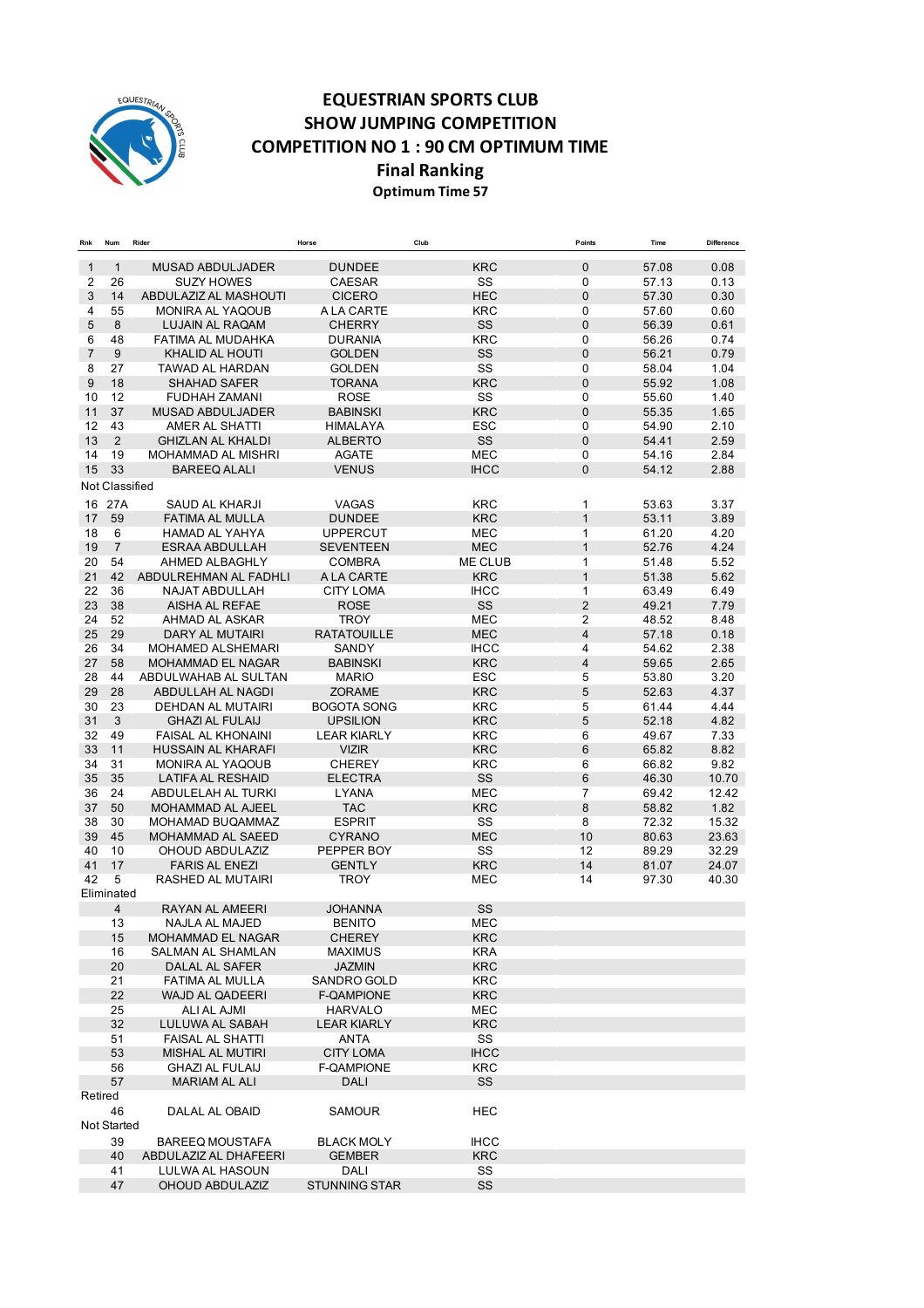

## **EQUESTRIAN SPORTS CLUB SHOW JUMPING COMPETITION COMPETITION NO 2 : 105 CM OPTIMUM TIME**

**Final Ranking Optimum Time 61** 

**Registered: 92 Started: 89 Classified: 23 Retired: 2 Eliminated:** 13

| Rnk          | Num                  | Rider                                     | Horse                  | Club                         | <b>Points</b>                    | Time           | <b>Difference</b> |
|--------------|----------------------|-------------------------------------------|------------------------|------------------------------|----------------------------------|----------------|-------------------|
|              |                      |                                           |                        |                              |                                  |                |                   |
| 1            | 43                   | <b>AZADE APA</b>                          | AL CAPONE              | <b>KRC</b>                   | $\mathbf 0$                      | 60.80          | 0.20              |
| $\mathbf{1}$ | 82                   | BADRA AL AWADHI                           | <b>MITSOKA</b>         | <b>KR CLUB</b>               | $\mathbf 0$                      | 61.20          | 0.20              |
| 3            | 23                   | <b>MARIA BOUSHAHRI</b>                    | <b>CJINA</b>           | <b>KRC</b>                   | 0                                | 60.53          | 0.47              |
| 4            | 10                   | <b>SHAHAD AWADH</b>                       | <b>DUCHEES</b>         | <b>KRC</b>                   | $\pmb{0}$                        | 60.25          | 0.75              |
| 5            | 22                   | <b>TAHER AL WAWAN</b>                     | <b>CHERRY</b>          | SS                           | $\Omega$                         | 61.80          | 0.80              |
| 6            | 59                   | KHALID AL ZUBAID                          | <b>CHIN TRE</b>        | <b>KR CLUB</b>               | $\mathbf 0$                      | 60.09          | 0.91              |
| 7            | 45                   | BADER AL HAIFI                            | <b>UNE</b>             | <b>MEC</b>                   | $\mathbf 0$                      | 60.07          | 0.93              |
| 8            | 88                   | <b>HAMAD AL ROUMI</b>                     | <b>ROYAL</b>           | <b>MEC</b>                   | $\mathbf 0$                      | 59.38          | 1.62              |
| 9            | 62                   | AHMED AL HUMAIDI                          | <b>OXER DELA VALLE</b> | <b>HEC</b>                   | $\mathbf 0$                      | 62.70          | 1.70              |
| 10           | 61                   | <b>HUSSAIN AL KHARAFI</b>                 | <b>FOXY LADY</b>       | <b>KRC</b>                   | $\pmb{0}$                        | 58.73          | 2.27              |
| 11           | 79                   | ALIAA AL HUNAIDI                          | <b>DWISKE</b>          | <b>KRC</b>                   | $\mathbf{0}$                     | 58.26          | 2.74              |
| 12           | 64                   | SOUD AL MARSHOUD                          | <b>EYE CANDY</b>       | SS                           | $\mathbf 0$                      | 63.83          | 2.83              |
| 13           | 30                   | <b>FAISAL AL SHATTI</b>                   | CC                     | SS                           | $\mathbf 0$                      | 58.08          | 2.92              |
| 14           | 72                   | <b>FAWAZ ALGHENAIMAN</b>                  | <b>ARMANI</b>          | ME CLUB                      | $\mathbf 0$                      | 58.04          | 2.96              |
| 15           | 47                   | <b>FATMA ALKHONAINI</b>                   | <b>CECIRENA</b>        | <b>KRC</b>                   | $\Omega$                         | 63.97          | 2.97              |
| 16           | 14                   | <b>JANA AL ZANKI</b>                      | <b>RB</b>              | SS                           | $\mathbf 0$                      | 58.01          | 2.99              |
| 17           | 41                   | KHALED AL HAJRI                           | <b>AMADEUS</b>         | <b>MEC</b>                   | 1                                | 64.37          | 3.37              |
| 18           | 32                   | <b>EBTISSAM AL HADDAD</b>                 | <b>VIENNA</b>          | <b>MEC</b>                   | $\mathbf{1}$                     | 57.06          | 3.94              |
| 19           | 87                   | <b>FAWAZ AL SHAMMARI</b>                  | <b>RAFALE</b>          | <b>MEC</b>                   | $\mathbf{1}$                     | 56.94          | 4.06              |
| 20           | 48                   | <b>ALI AL REFAI</b>                       | <b>GROLSCH</b>         | <b>KR CLUB</b>               | $\mathbf{1}$                     | 56.91          | 4.09              |
| 21           | 36                   | MARSHOUD AL MARSHOUD                      | <b>ICON</b>            | <b>HEC</b>                   | 1                                | 56.90          | 4.10              |
| 22           | 66                   | <b>HAMAD ALOTTAIBI</b>                    | <b>CARINA</b>          | ME CLUB                      | $\mathbf{1}$                     | 65.80          | 4.80              |
| 23           | 42                   | <b>MESHAL AL HAZEEM</b>                   | <b>FLINSTONE</b>       | <b>KRC</b>                   | 1                                | 56.02          | 4.98              |
|              | Not Classified       |                                           |                        |                              |                                  |                |                   |
| 24           | 40                   | SALMAN AL TEENAN                          | TIA BELLA              | <b>ESC</b>                   | 1                                | 54.91          | 6.09              |
| 25           | 35                   | ABDUIRAHMAN ALMUDAHKA                     | <b>TALAN</b>           | <b>HEC</b>                   | $\mathbf{1}$                     | 54.67          | 6.33              |
| 26           | 26                   | ALI AL SAYEGH                             | <b>UNIVINCHI</b>       | SS                           | 2                                | 53.22          | 7.78              |
| 27           | 17                   | MOHAMMAD AL KHUBAIZI                      | <b>LUCKY LOUISE</b>    | <b>HEC</b>                   | $\overline{\mathbf{4}}$          | 60.96          | 0.04              |
| 28<br>29     | 38<br>$\mathfrak{Z}$ | <b>FAWAZ AL SAEED</b>                     | <b>KASPER</b>          | <b>KRC</b><br><b>KR CLUB</b> | $\overline{4}$<br>$\overline{4}$ | 60.87<br>59.98 | 0.13<br>1.02      |
| 30           | 37                   | ALI AL REFAI                              | <b>AXIOS</b><br>CARL   |                              |                                  |                |                   |
| 31           | 24                   | KHALED AL DABBOUS<br>MOHAMMAD AL MARSHOUD | <b>COOPER</b>          | MEC<br><b>KRC</b>            | 4<br>$\overline{4}$              | 59.87<br>62.71 | 1.13<br>1.71      |
| 32           | 21                   | LULUWA AL SABAH                           | <b>WORITO</b>          | <b>KRC</b>                   | 4                                | 59.18          | 1.82              |
| 33           | 39                   | <b>SARA AL MUNAIFI</b>                    | <b>BING</b>            | <b>KRC</b>                   | $\overline{4}$                   | 58.98          | 2.02              |
| 34           | 63                   | <b>FAISAL AL SHATTI</b>                   | <b>ERAMUS</b>          | SS                           | $\overline{4}$                   | 58.80          | 2.20              |
| 35           | 67                   | KATE LLAMAS                               | <b>CONWAY</b>          | <b>HEC</b>                   | $\overline{\mathbf{4}}$          | 58.65          | 2.35              |
| 36           | 78                   | <b>RAWAN KHRAIBET</b>                     | <b>UNIVINCHI</b>       | SS                           | 5                                | 57.88          | 3.13              |
| 37           | 12                   | <b>BADRA AL AWADHI</b>                    | <b>CALLISTIMON</b>     | <b>KR CLUB</b>               | 5                                | 57.53          | 3.47              |
| 38           | 68                   | NADA AL AHMAD                             | <b>AMADEUS</b>         | <b>MEC</b>                   | 5                                | 65.10          | 4.10              |
| 39           | 16                   | MOHAMMED ALMOUSA                          | <b>GOLGA</b>           | <b>ME CLUB</b>               | 5                                | 56.88          | 4.12              |
| 40           | 13                   | GHALA AL DABBOUS                          | EASY                   | SS                           | 5                                | 56.77          | 4.23              |
| 41           | 75                   | MARSHOUD AL MARSHOUD                      | <b>GELIONO</b>         | <b>HEC</b>                   | 5                                | 65.30          | 4.30              |
| 42           | 29                   | YAQOUB AL NASALLAH                        | HIDI                   | HEC                          | 5                                | 56.52          | 4.48              |
| 43           | 20                   | <b>SOJO BABY</b>                          | <b>CILTON</b>          | <b>IHCC</b>                  | 5                                | 56.31          | 4.69              |
| 44           | $\overline{7}$       | AMER A AL SHATTI                          | <b>AGATE</b>           | <b>MEC</b>                   | 5                                | 56.09          | 4.91              |
| 45           | 81                   | REEM AL QENAI                             | YALAMBIS ENRIQUE       | <b>KRC</b>                   | 5                                | 66.05          | 5.05              |
| 46           | 9                    | FAWAZ ALGHENAIMAN                         | <b>LAMBORGHINI</b>     | <b>ME CLUB</b>               | $\sqrt{5}$                       | 55.43          | 5.57              |
| 47           | 89                   | <b>LEEN AL NAFISI</b>                     | <b>HERCULES</b>        | SS                           | 5                                | 66.60          | 5.60              |
| 48           | 11                   | <b>MADI AL KHAMEES</b>                    | <b>DOREENA</b>         | <b>IHCC</b>                  | 5                                | 67.76          | 6.76              |
| 49           | 25                   | <b>JUDY AYASH</b>                         | <b>FEMME FATAL</b>     | SS                           | $\,6\,$                          | 53.00          | 8.00              |
| 50           | 50                   | <b>FATIMA AL QALLAF</b>                   | <b>DREAM BALIA</b>     | <b>KRC</b>                   | 6                                | 69.06          | 8.06              |
| 51           | $\mathbf{1}$         | AYOUB AL MUTAWA                           | <b>SIMPLY</b>          | <b>MEC</b>                   | 6                                | 52.91          | 8.09              |
| 52           | 60                   | MOHAMMAD AL REFAIE                        | <b>WHOOPER</b>         | <b>MEC</b>                   | $\,6$                            | 52.72          | 8.28              |
| 53           | 85                   | <b>ESSA AL SHEHAB</b>                     | <b>PAVAROTTI</b>       | <b>MEC</b>                   | $\bf 8$                          | 59.97          | 1.03              |
| 54           | 54                   | <b>FATMA AL DEREES</b>                    | ZAMALIA                | SS                           | 8                                | 62.99          | 1.99              |
| 55           | 57                   | <b>MOHAMMED ALMOUSA</b>                   | <b>DICALE</b>          | ME CLUB                      | $\bf 8$                          | 63.70          | 2.70              |
| 56           | 71                   | <b>FAWAZ AL RASHED</b>                    | ANGEL Z                | <b>ESC</b>                   | 8                                | 63.87          | 2.87              |
| 57           | 33                   | ALI AL OBAIDALY                           | EMMA D                 | <b>KRC</b>                   | 8                                | 79.56          | 18.56             |
| 58           | 58                   | SALEH AL TABTABAI                         | <b>ETOYA</b>           | <b>MEC</b>                   | 9                                | 57.74          | 3.26              |
| 59           | 76                   | ALI AL KHARAFI                            | <b>SARINE</b>          | <b>KRC</b>                   | 9                                | 57.73          | 3.27              |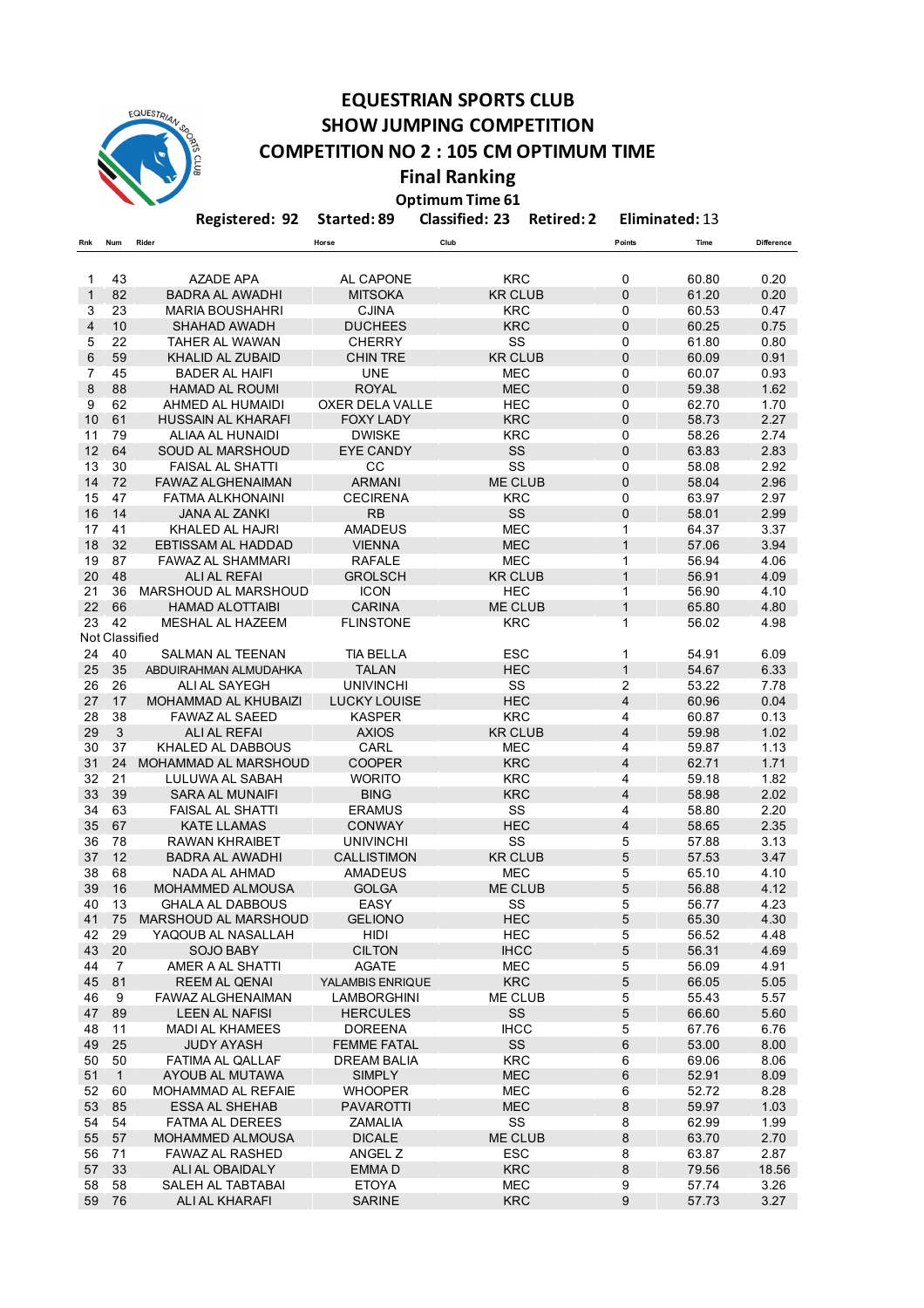| 60      | 27             | ABDULLAH AL RAMADHAN          | CARL                   | <b>MEC</b>     | 9  | 57.32 | 3.68  |
|---------|----------------|-------------------------------|------------------------|----------------|----|-------|-------|
| 61      | 52             | <b>SAMA AL BARJAS</b>         | <b>REALIS</b>          | <b>KRC</b>     | 9  | 56.58 | 4.42  |
| 62      | 34             | <b>TALA BARAKAT</b>           | <b>SHAKIRA</b>         | <b>HEC</b>     | 9  | 56.55 | 4.45  |
| 63      | 84             | <b>MAZEN BEIRAKDAR</b>        | <b>JADORE</b>          | <b>KRC</b>     | 9  | 66.12 | 5.12  |
| 64      | 80             | <b>SALMAN AL TEENAN</b>       | <b>PINTO</b>           | <b>ESC</b>     | 9  | 55.42 | 5.58  |
| 65      | 83             | <b>SALMAN AL SHAMLAN</b>      | <b>EMILY</b>           | <b>KRA</b>     | 9  | 55.18 | 5.82  |
| 66      |                | <b>ZORAN DODEV</b>            | SANDY                  | <b>IHCC</b>    | 9  | 83.90 | 22.90 |
| 67      | 69             | <b>LULU AL ESSA</b>           | <b>ISABILLA</b>        | <b>KR CLUB</b> | 11 | 89.00 | 28.00 |
| 68      | $\overline{4}$ | <b>ALI ALSAGER</b>            | <b>LACORDE</b>         | <b>ME CLUB</b> | 12 | 59.00 | 2.00  |
| 69      | 73             | ABDULLAH AL MUHANNA           | <b>HADEEL KRC</b>      | <b>KR CLUB</b> | 12 | 58.83 | 2.17  |
| 70      | 5              | <b>MANNAA AL AJMI</b>         | VASCO                  | <b>MEC</b>     | 13 | 64.03 | 3.03  |
| 71      | 53             | <b>ZINA AL NAFISI</b>         | <b>EMINENT FORTUNA</b> | <b>SS</b>      | 13 | 55.22 | 5.78  |
| 72      | 49             | ALI ALSAGER                   | <b>ARMANI</b>          | <b>ME CLUB</b> | 14 | 87.29 | 26.29 |
| 73      | 31             | <b>FAWAZ AL RASHED</b>        | <b>RAMIRO</b>          | <b>ESC</b>     | 16 | 76.74 | 15.74 |
| 74      | 90             | <b>MOHAMAD KARAM</b>          | <b>ONYX</b>            | SS             | 16 | 60.77 | 0.23  |
|         | Eliminated     |                               |                        |                |    |       |       |
|         | 2              | <b>METEAB AL MUTAIRI</b>      | <b>CARAMEL</b>         | <b>KR CLUB</b> |    |       |       |
|         | 8              | <b>MISK MARSHOUD</b>          | <b>IUPITER</b>         | <b>ESC</b>     |    |       |       |
|         | 15             | <b>KHALID BURISLI</b>         | <b>ZUES</b>            | SS             |    |       |       |
|         | 18             | <b>MOHAMAD AL WASMI</b>       | <b>LALEE LU</b>        | SS             |    |       |       |
|         | 19             | <b>FAISAL AL WASMI</b>        | <b>GRANSASSO</b>       | <b>KRC</b>     |    |       |       |
|         | 44             | <b>JAWAHER BOUSHAHRI</b>      | <b>HALLA</b>           | <b>KRC</b>     |    |       |       |
|         | 46             | <b>ESRAA ABDULLAH</b>         | <b>FLUX</b>            | <b>MEC</b>     |    |       |       |
|         | 51             | <b>NADA AL MUSALLAM</b>       | LATINO                 | <b>MEC</b>     |    |       |       |
|         | 55             | AHMAD AL TABTABAIE            | <b>UKIDO</b>           | <b>MEC</b>     |    |       |       |
|         | 56             | ALJOUD AL SABAH               | <b>LALEE LU</b>        | SS             |    |       |       |
|         | 70             | <b>MISHARI AL SHATTI</b>      | <b>GRANDINA</b>        | SS             |    |       |       |
|         | 77             | <b>DANA THUWAINI</b>          | <b>GHALYA</b>          | <b>MEC</b>     |    |       |       |
|         | 86             | ABDULLAH AL AMMAR             | <b>ZUES</b>            | <b>SS</b>      |    |       |       |
| Retired |                |                               |                        |                |    |       |       |
|         | 65             | AZDE APA                      | <b>BALATZAR</b>        | <b>KRC</b>     |    |       |       |
|         | 91             | <b>IBRAHIM AL ABDULMOHSIN</b> | <b>CLIFF</b>           | <b>KRC</b>     |    |       |       |
|         | Not Started    |                               |                        |                |    |       |       |
|         | 6              | <b>HAMAD AL ALI</b>           | <b>RAFALE</b>          | <b>MEC</b>     |    |       |       |
|         | 28             | SHEREEFA AL HAZZAA            | <b>VASCO</b>           | <b>MEC</b>     |    |       |       |
|         | 74             | <b>ABRAR AL AZMI</b>          | <b>UKIDO</b>           | <b>MEC</b>     |    |       |       |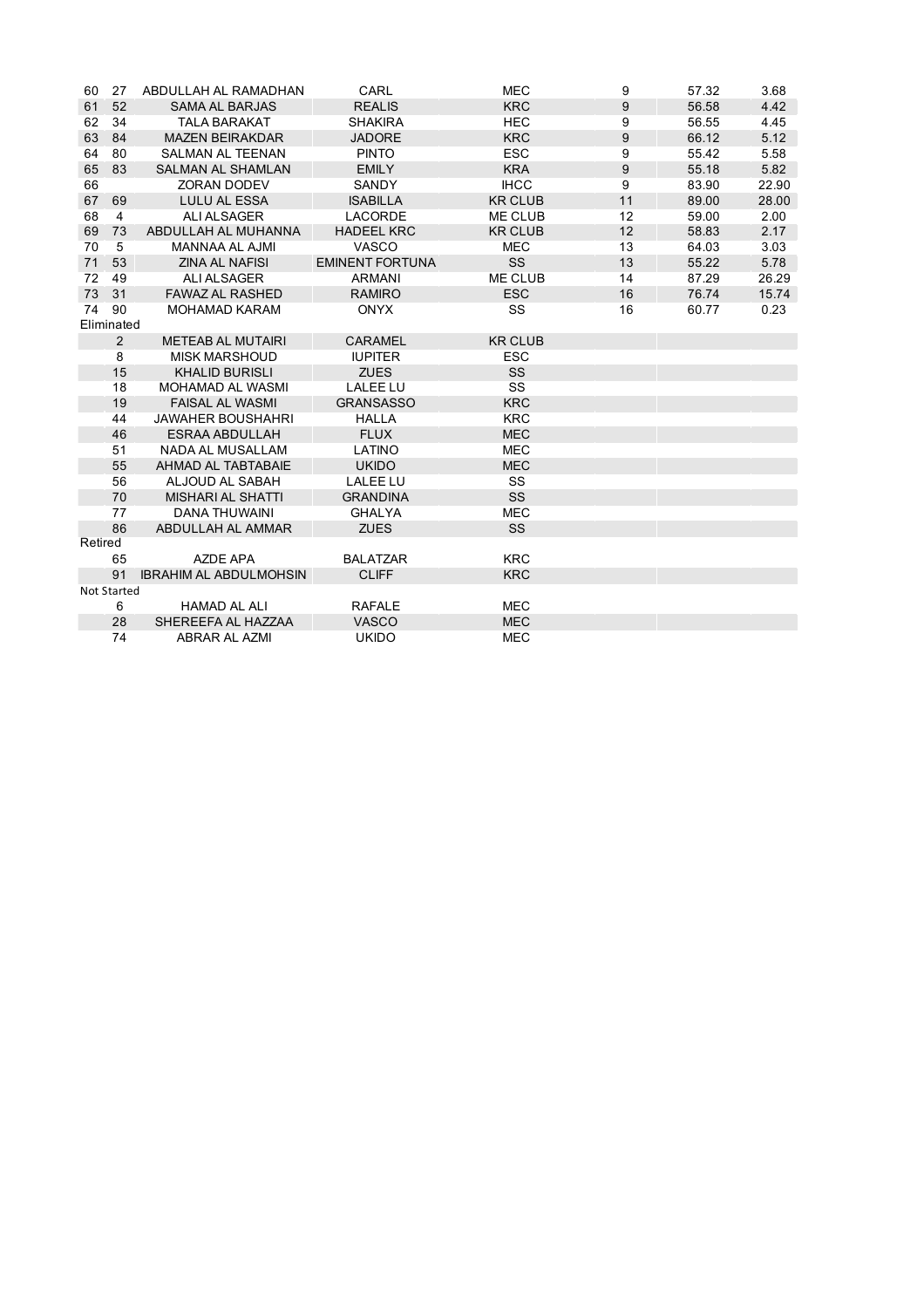

## **EQUESTRIAN SPORTS CLUB SHOW JUMPING COMPETITION COMPETITION NO 3 : 115 CM TWO PHASE Final Ranking**

**Registered: 38 Started: 37 Classified: 12 Retired: 0 Eliminated: 2 Global award list amount:** 

|                | Rnk Rider                     | Horse                | Club name      | Phase 1        | Phase 1 | Phase 2        | Phase 2 |
|----------------|-------------------------------|----------------------|----------------|----------------|---------|----------------|---------|
|                |                               |                      |                | Points         | Time    | Points         | Time    |
| $\overline{1}$ | ABDULAZIZ AL AJEEL            | <b>LAND LORD</b>     | <b>KRC</b>     | $\pmb{0}$      | 46.33   | $\mathbf{0}$   | 28.01   |
| $\overline{2}$ | ABDUIRAHMAN ALMUDAHKA         | <b>GANELZO</b>       | <b>HEC</b>     | $\mathbf 0$    | 40.97   | $\mathbf 0$    | 28.36   |
| 3              | YOUSEF AL NOAIMI              | <b>EQUIRANO</b>      | SS             | $\pmb{0}$      | 45.92   | $\bf 0$        | 28.72   |
| $\overline{4}$ | YOUSEF AL NOAIMI              | <b>VALERIE</b>       | SS             | $\mathbf 0$    | 41.95   | $\mathbf 0$    | 29.55   |
| 5              | <b>IBRAHIM AL ABDULMOHSIN</b> | <b>BON A PARTE</b>   | <b>KRC</b>     | $\mathbf{0}$   | 41.68   | $\mathbf{0}$   | 30.01   |
| 6              | ABDULREHMAN AL AWADHI         | <b>LOKI DOKI</b>     | <b>KR CLUB</b> | $\mathbf 0$    | 39.35   | $\mathbf 0$    | 31.00   |
| $\overline{7}$ | ANNAZ AL ANNAZ                | <b>CAMELUT</b>       | <b>ESC</b>     | $\mathbf{0}$   | 44.86   | $\mathbf{0}$   | 31.58   |
| 8              | RAKAN AL HASAWI               | <b>TAMAAR</b>        | <b>KR CLUB</b> | $\mathbf 0$    | 41.25   | $\mathbf 0$    | 32.32   |
| 9              | ABDULREHMAN AL AWADHI         | <b>LAGUNA BEACH</b>  | <b>KR CLUB</b> | $\bf 0$        | 43.91   | $\mathbf{0}$   | 32.38   |
| 10             | AZDE APA                      | <b>AL PHONSO</b>     | <b>KRC</b>     | $\mathbf 0$    | 48.85   | $\mathbf 0$    | 32.80   |
| 11             | <b>GEMILA AL MUTAWA</b>       | <b>JONIBANTOS</b>    | <b>HEC</b>     | $\mathbf{0}$   | 49.03   | $\mathbf{0}$   | 34.86   |
| 12             | <b>FATMA AL DEREES</b>        | <b>ERASMUS</b>       | SS             | 0              | 44.25   | $\mathbf 0$    | 35.88   |
|                | <b>Not Classified</b>         |                      |                |                |         |                |         |
| 13             | <b>SALMAN AL TEENAN</b>       | <b>FONTECINI</b>     | <b>ESC</b>     | $\mathbf{0}$   | 40.55   | $\mathbf{0}$   | 37.85   |
| 14             | <b>FATIMA AL SABAH</b>        | <b>BORINA</b>        | <b>KR CLUB</b> | $\mathbf 0$    | 44.69   | $\mathbf 0$    | 38.72   |
| 15             | <b>RAKAN AL HASAWI</b>        | <b>ESCOBAR</b>       | <b>KR CLUB</b> | $\mathbf{0}$   | 45.34   | $\mathbf{0}$   | 39.76   |
| 16             | <b>BANDAR JUMAA</b>           | <b>JERIZZA</b>       | <b>HEC</b>     | 0              | 44.75   | $\mathbf{1}$   | 46.61   |
| 17             | ABDULLAH ALAWADHI             | <b>GRACJANA</b>      | ME CLUB        | $\mathbf{0}$   | 42.59   | $\overline{4}$ | 27.87   |
| 18             | FAHAD AL MASOUD               | <b>LAND GRAF</b>     | <b>HEC</b>     | 0              | 40.54   | 4              | 34.04   |
| 19             | ABDULLAH ALAWADHI             | <b>KATINKA</b>       | ME CLUB        | $\pmb{0}$      | 48.31   | $\overline{4}$ | 34.56   |
| 20             | SHREEFA ALAWADHI              | <b>H.DUBAI</b>       | <b>KRC</b>     | $\mathbf 0$    | 50.69   | $\overline{4}$ | 36.46   |
| 21             | <b>LAILA AL HANBALI</b>       | <b>GREEN FIELD</b>   | <b>KRC</b>     | $\mathbf{0}$   | 46.14   | $\overline{4}$ | 38.85   |
| 22             | <b>HAMAD ALOTTAIBI</b>        | <b>EVER OR NEVER</b> | ME CLUB        | $\mathbf 0$    | 46.79   | $\overline{4}$ | 41.08   |
| 23             | <b>KADI AL MARSHOUD</b>       | <b>DAREENA</b>       | <b>HEC</b>     | $\mathbf{0}$   | 44.79   | $\overline{4}$ | 41.95   |
| 24             | <b>FATIMA AL SULAIMAN</b>     | <b>DANCING QUEEN</b> | <b>KRC</b>     | $\mathbf 0$    | 46.76   | 8              | 32.32   |
| 25             | RAWAN AL DEREES               | <b>FUNRISK</b>       | SS             | $\mathbf{0}$   | 41.46   | 8              | 36.93   |
| 26             | ANNAZ AL ANNAZ                | <b>SENORITA</b>      | <b>ESC</b>     | $\mathbf 0$    | 40.54   | 8              | 39.10   |
| 27             | ABDULAZIZ AL AJEEL            | <b>FARO</b>          | <b>KRC</b>     | $\pmb{0}$      | 42.01   | 12             | 31.93   |
| 28             | KHALED AL ZUBAID              | LAKIDO ONE           | <b>KR CLUB</b> | 0              | 41.86   |                | Retired |
| 29             | <b>RAWAN AL DEREES</b>        | <b>LORA</b>          | SS             | $\overline{4}$ | 40.49   |                |         |
| 30             | DARY AL MUTAIRI               | <b>VENISS</b>        | <b>MEC</b>     | 4              | 42.10   |                |         |
| 31             | <b>HAMAD AL ROUMI</b>         | <b>CEAZAR</b>        | <b>MEC</b>     | $\overline{4}$ | 43.00   |                |         |
| 32             | <b>HALA AL MULLA</b>          | <b>TALENTINA</b>     | <b>KR CLUB</b> | 4              | 43.72   |                |         |
| 33             | <b>MISK ALMARSHOUD</b>        | <b>DOLCE VITA</b>    | <b>ESC</b>     | 11             | 60.51   |                |         |
| 34             | <b>DANA AL GHANIM</b>         | <b>BRUSSEL</b>       | AL-BIDA'A      | 11             | 76.28   |                |         |
| 35             | MOHAMMAD AL RAMADHAN          | <b>NARCOS</b>        | <b>MEC</b>     | 12             | 45.40   |                |         |

### **Eliminated - Phase 1**

| <b>MARIA</b><br>'AHRI           | <b>BENOIEK</b> | <b>KRC</b> |
|---------------------------------|----------------|------------|
| AHMAD<br>ANSARI<br>$\mathbf{v}$ | <b>AENS</b>    | <b>ESC</b> |

 **Vola Timing (www.vola.fr) / Jumping Pro 8.0.07**

**VolaSoftControlPdf 11/22/2019 / () Printed 11/22/2019, 18:52 / Page 1/1**

**VOLA**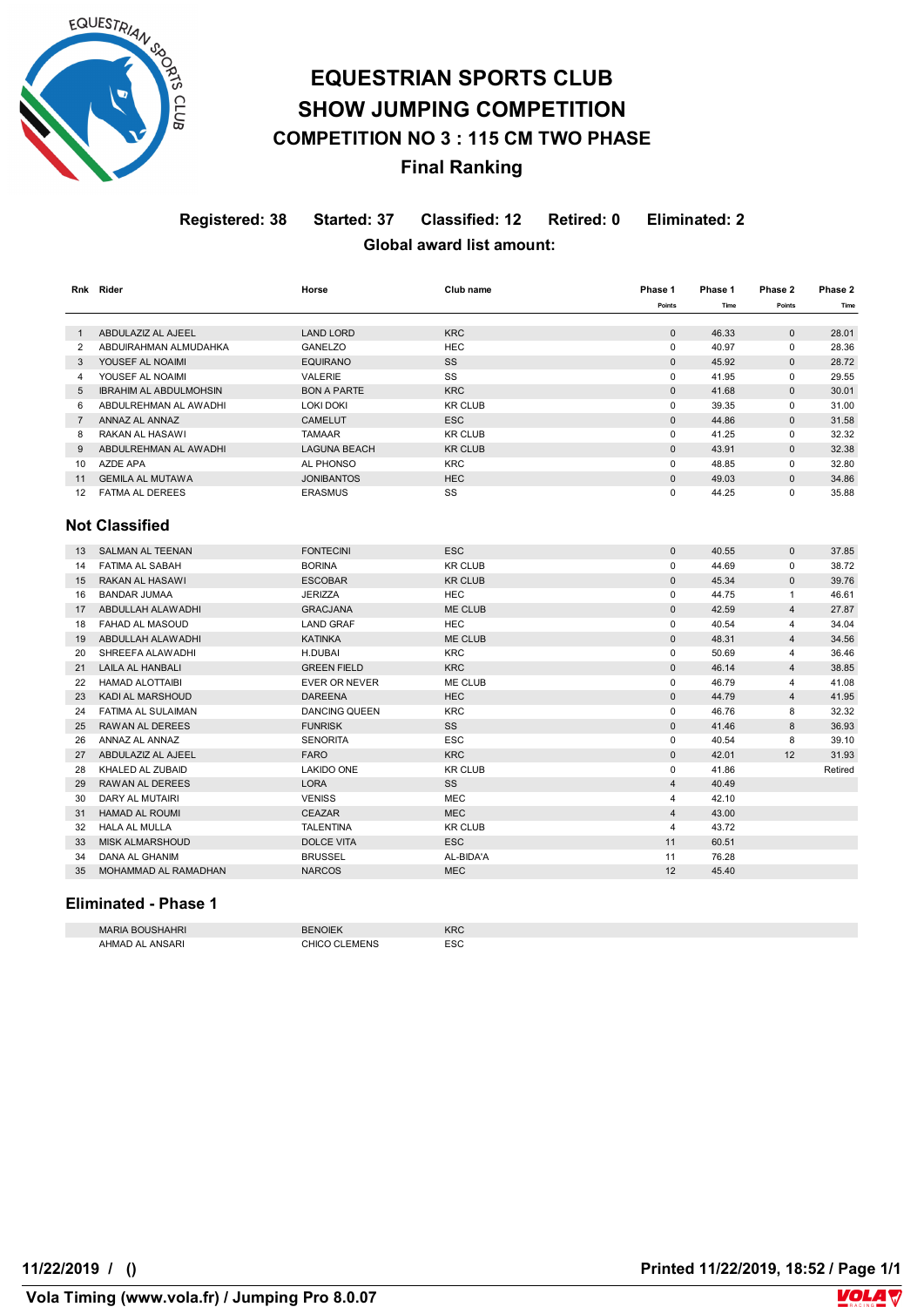

# **EQUESTRIAN SPORTS CLUB SHOW JUMPING COMPETITION COMPETITION NO 4 : 125 CM ONE ROUND WITH JUMP OFF Final Ranking**

**Registered: 13 Started: 12 Classified: 11 Retired: 0 Eliminated: 1 Global award list amount:** 

|    | Rnk Rider                  | Horse                    | Club name      | Round        | Round | Jump-Off       | Jump-Off |  |
|----|----------------------------|--------------------------|----------------|--------------|-------|----------------|----------|--|
|    |                            |                          |                | Points       | Time  | Points         | Time     |  |
|    |                            |                          |                |              |       |                |          |  |
| -1 | RAKAN AL HASAWI            | <b>DENVER</b>            | <b>KR CLUB</b> | $\mathbf{0}$ | 75.01 | $\mathbf{0}$   | 31.00    |  |
| 2  | ABDULLAH AL GHARABALLY     | <b>QUABOSHKA</b>         | SS             | $\mathbf 0$  | 75.65 | $\mathbf 0$    | 31.57    |  |
| 3  | YOUSEF AL NOAIMI           | <b>BOSTON</b>            | <b>SS</b>      | $\mathbf{0}$ | 74.51 | $\Omega$       | 32.93    |  |
| 4  | <b>HAMAD AL HAJERI</b>     | <b>VERLAINE DE LAREN</b> | <b>ESC</b>     | 0            | 76.24 | $\mathbf 0$    | 33.28    |  |
| 5  | PAVEL VORONKO              | <b>ULLAN</b>             | <b>KRC</b>     | $\mathbf{0}$ | 76.11 | $\mathbf{0}$   | 34.23    |  |
| 6  | <b>BANDAR JUMAA.</b>       | <b>AMUESANT</b>          |                | 0            | 73.65 | $\mathbf 0$    | 35.50    |  |
| 7  | <b>LATIFA AL HAJERI</b>    | <b>MUCHACHA</b>          | <b>KR CLUB</b> | $\mathbf{0}$ | 74.89 | $\overline{4}$ | 34.38    |  |
| 8  | NASER AL AKSHAN            | <b>GAME OVER</b>         | <b>KR CLUB</b> | $\mathbf{1}$ | 79.00 |                |          |  |
| 9  | KHALIFA AL DABBOUS         | ULKE DU LA ROQUE         | <b>HEC</b>     | $\mathbf{1}$ | 79.51 |                |          |  |
| 10 | ANNAZ AL ANNAZ             | <b>PRINCESS B</b>        | <b>ESC</b>     | 9            | 78.46 |                |          |  |
| 11 | MOHAMMED AL DUWEESH        | <b>CADDIE S</b>          | <b>HEC</b>     | 30           | 82.73 |                |          |  |
|    |                            |                          |                |              |       |                |          |  |
|    | <b>Not Present - Round</b> |                          |                |              |       |                |          |  |
|    | YOUSEF AL NOAIMI           | <b>SPECIAL ICE</b>       | SS             |              |       |                |          |  |
|    | <b>Eliminated - Round</b>  |                          |                |              |       |                |          |  |
|    | <b>MARYEM AL SABAH</b>     | <b>EMOTION</b>           | <b>ESC</b>     |              |       |                |          |  |

**VolaSoftControlPdf 11/22/2019 / () Printed 11/22/2019, 20:19 / Page 1/1**